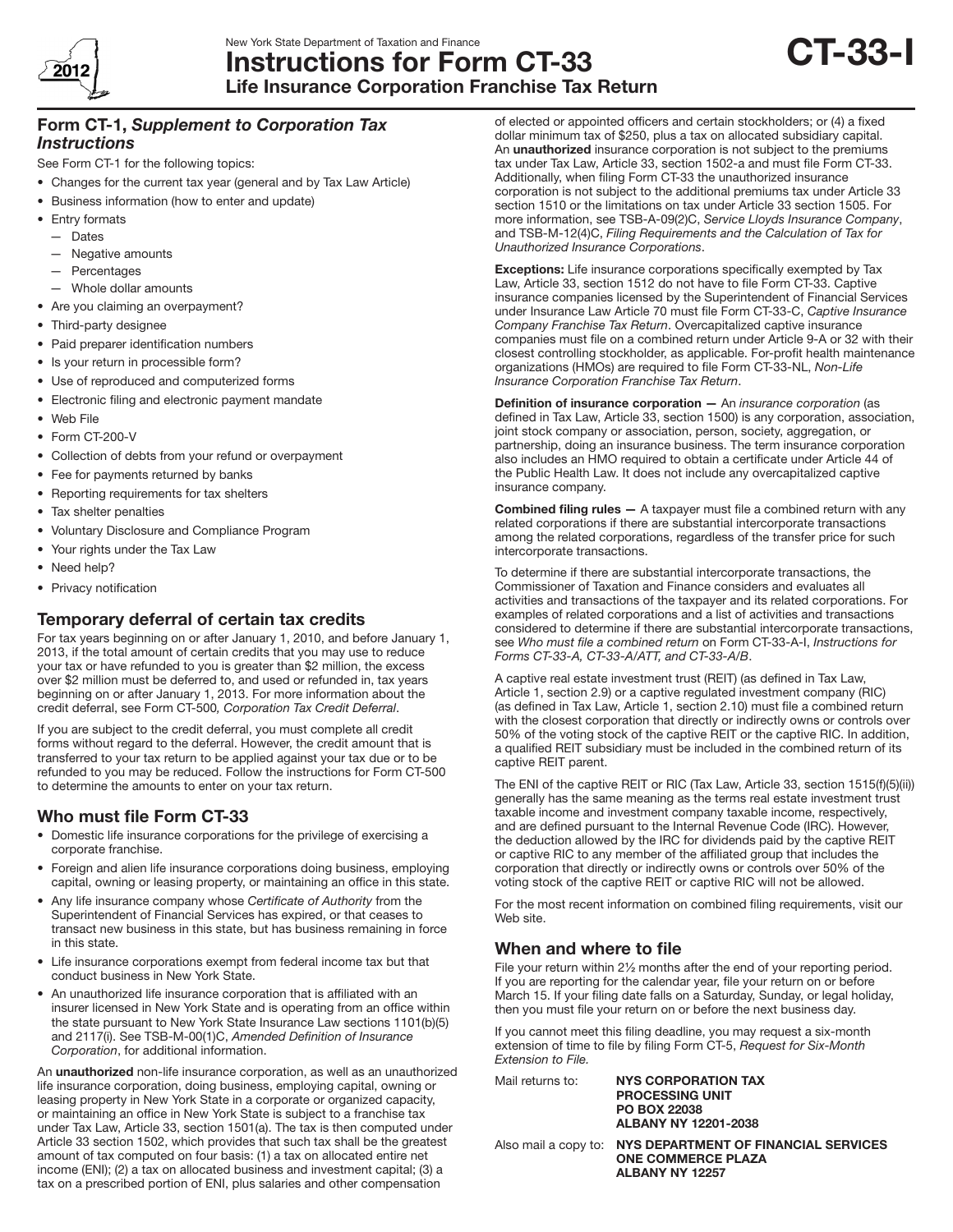## Page 2 of 7 CT-33-I (2012)

Private delivery services — See Publication 55, *Designated Private Delivery Services*.

# Specific instructions

#### Metropolitan transportation business tax (MTA surcharge) Article 33 section 1505-a

Any insurance corporation taxable under Article 33 that does business, employs capital, owns or leases property, or maintains an office in the Metropolitan Commuter Transportation District (MCTD) must file Form CT-33-M, *Insurance Corporation MTA Surcharge Return,* and pay the MTA surcharge imposed by section 1505-a. The MCTD includes the counties of New York, Bronx, Kings, Queens, Richmond, Dutchess, Nassau, Orange, Putnam, Rockland, Suffolk, and Westchester. Corporations not doing business in the MCTD must disclaim liability for the tax surcharge by marking an *X* in the *No* box on page 1 of Form CT-33. They are not required to file Form CT-33-M.

#### Amended return

If you are filing an amended return, mark an *X* in the *Amended return* box on the top of Form CT-33.

If you file an amended federal return, you must file an amended New York State return within 90 days (120 days if filing an amended combined return) thereafter.

For amended returns based on changes by the Internal Revenue Service (IRS) - If any of the taxable income amounts listed here have been changed or corrected by a final determination of the Commissioner of Internal Revenue, you must file an amended return reflecting the federal changes within 90 days (120 days if filing an amended combined return) of the final federal determination. For a definition of final determination, see New York Codes, Rules, and Regulations (NYCRR), Title 20, section 6-1.3(b).

- • Life insurance company taxable income (which includes, in the case of a stock life insurance company that has an existing policyholders' surplus account, the amount of direct and indirect distributions during the tax year to shareholders from such account).
- Taxable income of a partnership.
- Taxable income or alternative minimum taxable income of any taxpayer.

You must attach a copy of federal Form 4549, *Income Tax Examination Changes,* to your amended return.

For credits or refunds based upon carryback of a net operating loss (NOL) or operations loss — To claim a credit or refund resulting from the carryback of an NOL, an operations loss, or alternative net operating loss (ANOL) to a prior year, file an amended return within 90 days (120 days if filing an amended combined return) from the date of the document indicating approval of the federal refund or credit.

You must attach the following to your amended return:

- • federal claim Form 1139, *Corporation Application for Tentative Refund*, amended Form 1120-L, *U.S. Life Insurance Company Income Tax Return*, or amended Form 1120-PC, *U.S. Property and Casualty Insurance Company Return;*
- a copy of the New York State return for the loss year; and
- • proof of federal refund approval, *Statement of Adjustment to Your Account.*

For credits or refunds of corporation tax paid - To claim any refund type that requires an amended return, other than an NOL or operations loss carryback (see *For credits or refunds based upon carryback of a net operating loss (NOL) or operations loss*), file an amended New York State return for the year being amended and, if applicable, attach a copy of the claim form filed with the IRS and proof of federal refund approval, *Statement of Adjustment to Your Account.*

The amended return must be filed within three years of the date the original return was field or within two years of the date the tax was paid, whichever is later. If you did not file an original return, you must make the request within two years of the date the tax was paid. However, a claim for credit or refund based on a federal change must be filed within two years from the time the amended return reporting the change or correction was required to be filed (see *For amended returns based on changes by the Internal Revenue Service (IRS)*). For additional limitations on credits or refunds, see Tax Law, Article 27, section 1087.

Erroneously paid or illegally or unconstitutionally imposed retaliatory taxes or other charges — If after exhaustion of all further judicial review, there is a final determination by competent authority that a refund or credit is due for retaliatory taxes or other charges imposed or assessed by

another state, and a credit against New York State tax was allowed under Tax Law, Article 33, section 1511(c) for such taxes or charges, then the final determination, along with the amount to be refunded or credited, must be reported within 90 days of its issuance.

## Reporting period

Use this tax return for calendar year 2012 and fiscal years that begin in 2012 and end in 2013.

You can also use the 2012 return if:

- you have a tax year of less than 12 months that begins and ends in 2013, and
- the 2013 return is not yet available at the time you are required to file the return.

In this case you must show your 2013 tax year on the 2012 return and take into account any tax law changes that are effective for tax years beginning after December 31, 2012.

All filers must complete the beginning and ending tax year boxes in the upper right corner on page 1 of the form.

#### Important identifying information

When preparing your corporation tax return, be sure to accurately complete the corporation's identifying information (employer identification number (EIN) and file number) including your current address. Keep a record of your identifying information for future use. If you use a paid preparer or accounting firm, make sure they use your complete and accurate information when completing all your forms.

#### **Signature**

The return must be certified by the president, vice president, treasurer, assistant treasurer, chief accounting officer, or other officer authorized by the taxpayer corporation.

The return of an association, publicly traded partnership, or business conducted by a trustee or trustees must be signed by a person authorized to act for the association, publicly traded partnership, or business.

If an outside individual or firm prepared the return, all applicable entries in the paid preparer section must be completed, including identification numbers (see *Paid preparer identification numbers* in Form CT-1). Failure to sign the return will delay the processing of any refunds and may result in penalties.

# Line instructions

Line A - Make your check or money order payable in United States funds. We will accept a foreign check or foreign money order only if payable through a United States bank or if marked *Payable in U.S. funds.*

### Computation of tax and installment payments of estimated tax

Line  $3 -$  To compute the alternative tax measured by ENI plus compensation:

- A. Add the unallocated ENI from line 81 and the total salaries and compensation paid to the officers and stockholders from line 61. If line 81 is a loss, subtract it from line 61.
- B. Deduct \$15,000 (or a proportionate part if the return is for a period of less than one year) from the amount computed in item A above.
- C. Multiply the result of item B above by 30% (.3).
- D. Multiply the amount computed in item C above by the allocation percentage from line 45.
- E. Enter the result of item D above in the first box on line 3, and multiply the result by 9% (.09) to compute the tax.

Line 6 — Enter amount from line 86, column A. Unauthorized insurance corporations: Enter *0*.

Line 8 - Enter amount from line 86, column B. Unauthorized insurance corporations: Enter *0*.

Line 9a - Enter amount from line 7 or 8, whichever is greater. Unauthorized insurance corporations: Enter amount from line 7.

**Line**  $9b$  - Enter the amount of empire zone (EZ) and zone equivalent area (ZEA) tax credits being claimed on line 100. These credits must be subtracted from the tax on line 9a and not from the tax on line 11.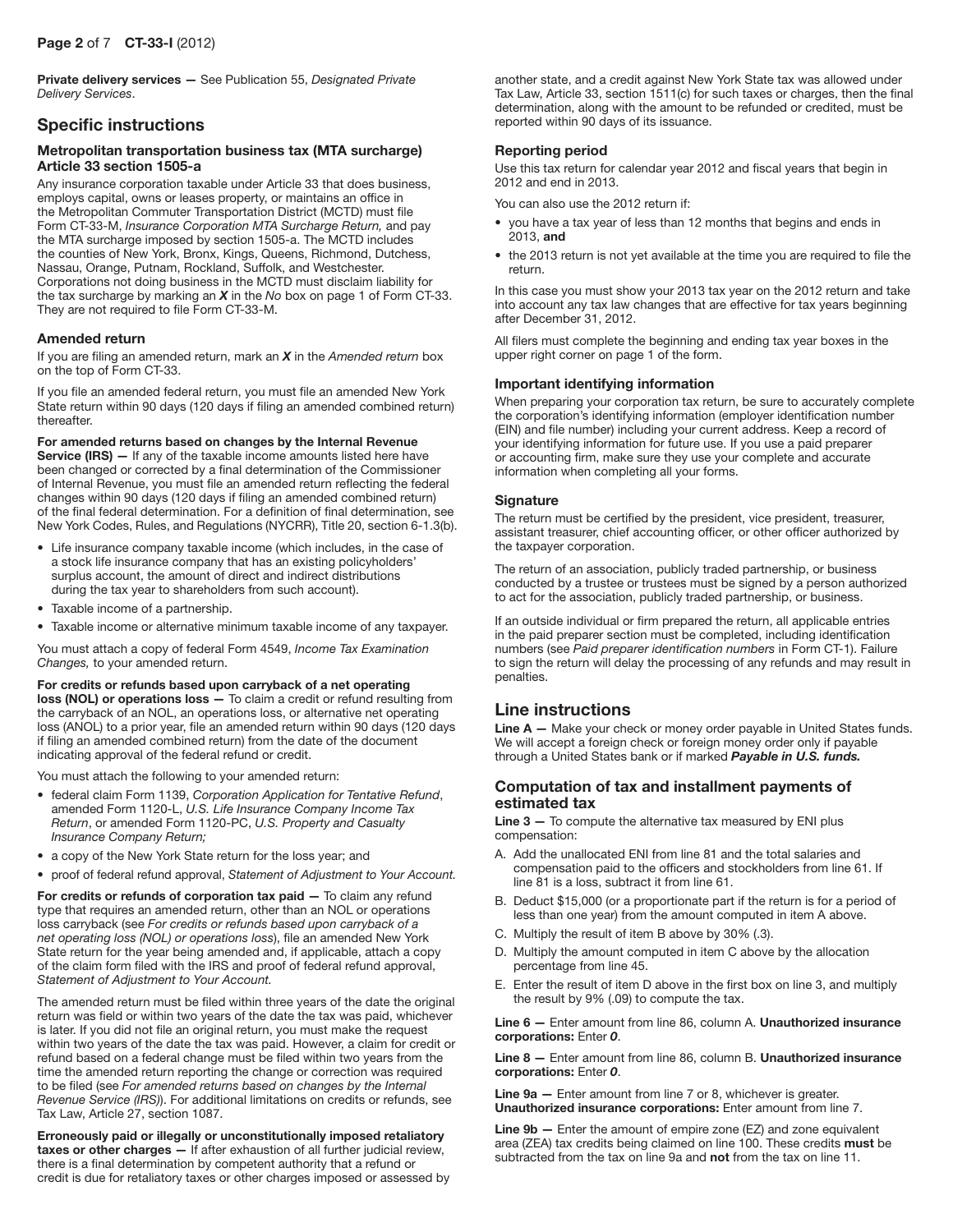Line 9c — Subtract line 9b from line 9a and enter the result on this line. The amount after EZ and ZEA tax credits claimed may not be less than the minimum tax of \$250.

Line 10 — Enter amount from line 88. Unauthorized insurance corporations: Enter *0*.

Line  $11 -$  Enter the tax determined under section 1505(a)(2) (line 10), or the tax determined under sections 1501 and 1510 (line 9c), whichever is less. Unauthorized insurance corporations: Enter the amount from line 9c.

Line 12 - Enter the total amount of tax credits claimed from line 101. A special rule applies to taxpayers claiming EZ and ZEA tax credits which may not be subtracted from the tax calculated under section 1505(a)(2).

**Line 14b –** If the tax is more than \$1,000, and you did not file Form CT-5, you must pay a mandatory first installment for the period following the one that is covered by this return.

Authorized life insurance corporations: Enter 40% (.40) of the tax shown on line 13. Unauthorized insurance corporations: If your tax is more than \$1,000, but less than or equal to \$100,000, enter 25% (.25) of the tax shown on line 13. If your tax is more than \$100,000, enter 40% of the tax shown on line 13.

Line 18 — Form CT-222, *Underpayment of Estimated Tax by a Corporation*, is filed by a corporation to inform the Tax Department that the corporation meets one of the exceptions to reduce or eliminate the underpayment of estimated tax penalty pursuant to Tax Law, Article 27, section 1085(d).

Line 19 - If you do not pay the tax due on or before the original due date (without regard to any extension of time for filing), you must pay interest on the amount of underpayment (line 13 minus line 16) from the original due date to the date paid. Exclude from the interest computation any amount shown on line 14a or 14b, first installment of estimated tax for next period.

Line 20 - Compute additional charges for late filing and late payments on the amount of tax minus any payment made on or before the due date (with regard to any extension of time for filing) (line 13 minus line 16). Exclude from the penalty computation any amount shown on line 14a or 14b, first installment of estimated tax for next period.

- A. If you do not file a return when due or if the request for extension is invalid, add to the tax 5% per month up to 25% (section 1085(a)(1)(A)).
- B. If you do not file a return within 60 days of the due date, the addition to tax in item A above cannot be less than the smaller of \$100 or 100% of the amount required to be shown as tax (section 1085(a)(1)(B)).
- C. If you do not pay the tax shown on a return, add to the tax  $1/2\%$  per month up to  $25\%$  (section 1085(a)(2)).
- D. The total of the additional charges in items A and C above may not exceed 5% for any one month except as provided for in item B above (section 1085(a)).

If you think you are not liable for these additional charges, attach a statement to your return explaining reasonable cause for the delay in filing, payment, or both (section 1085).

Note: You may compute your penalty and interest by accessing our Web site, or you may call and we will compute the penalty and interest for you (see *Need help?*).

Lines 27a and 27b - If you request a refund of unused tax credits, enter the total amount on line 27a. If you request tax credits to be credited as an overpayment to next year's tax return, enter the total on line 27b. Attach the appropriate tax credit forms.

### Schedule A — Allocation of reinsurance premiums when location of risks cannot be determined

Complete this schedule to allocate reinsurance premiums to New York State when the location or residence of the property or risks covered by the reinsurance cannot be determined. This schedule must be completed for premiums assumed from authorized companies.

Column C - Enter the percentage each ceding corporation's New York premiums bear to its total premiums for the preceding tax year (reinsurance allocation percentage). You may obtain this percentage from tax service publications or by calling the Corporation Tax Information Center (see *Need help?*). If the ceding corporation did not do business in New York State during the preceding year and therefore did not file a New York State tax return, the percentage is zero.

### Schedule B — Computation of allocation percentage

A taxpayer doing business both inside and outside New York State may allocate its business and investment capital, ENI, and ENI plus compensation.

Compute the income allocation percentage by adding the percentages of the taxpayer's premiums allocated to New York State (multiplied by nine) and payroll allocated to New York State, and dividing the total by ten. For both the numerator and denominator of the premium allocation percentage, the term *premium* includes all amounts received as consideration for insurance, reinsurance and annuity contracts, including premium deposits, assessments, policy fees, membership fees, and all other compensation for such contracts.

Line 31 — Authorized life insurance corporations: Enter the total New York taxable premiums received from life insurance from line 86, column A, plus any additional premiums on these types of policies that were written, procured, or received in New York on business that cannot be specifically assigned as located or resident in any other state or states that were not included on line 86 (attach schedules for such additional premiums). Do not include in this amount any separate costs assessed by the insurance corporation upon its policyholders. See Tax Law, Article 33, section 1504(b) (2)(A). Include any New York premiums for long‑term care insurance policies under United States Code, Title 5, Chapter 90, and any New York premiums for federal group life insurance policies under United States Code, Title 5, Chapter 87, when computing the premium percentage. Unauthorized insurance corporations: Follow all of these same line instructions as if you were required to complete line 86.

Line 32 — Enter the total ocean marine premiums written, procured, or received on property or risks located or resident in New York State, plus ocean marine premiums written within New York State on property or risks that cannot be specifically assigned as located or resident in any other state or country. See Tax Law section 1504(b)(2)(C).

Line 33 – Enter the total of premiums for annuity contracts and insurance for the elderly that are written, procured, or received on risks located or resident in New York State, and those premiums for annuity contracts and insurance for the elderly written, procured, or received in New York State on business that cannot be specifically assigned as located or resident in any other state or states.

Line 34 — Enter the total New York premiums on reinsurance assumed from authorized companies. Include premiums allocated to New York State where the location of the risk cannot be determined (line 30) and premiums from risks located in New York State. Also include reinsurance premiums assumed from unauthorized companies that relate to transactions authorized under Insurance Law section 2105 and that are subject to the premiums tax on excess-lines brokers under Insurance Law section 2118.

Line 36 — Enter the total amount of New York premiums included on line 35 that were ceded to other insurance companies.

#### Attach a separate schedule showing the computation of New York premiums included on lines 31 through 36.

Line 38 — You must report total premiums on a written or paid-for basis, consistent with the basis required by the annual statement filed with the Superintendent of Financial Services.

#### Attach a separate schedule showing the computation of total premiums included on line 38.

First, determine total gross premiums, deposit premiums, and assessments, less returns thereon, on all policies, annuity contracts, certificates, renewals, policies subsequently canceled, and insurance and reinsurance executed, issued, or delivered on property or risks, including premiums for reinsurance assumed. Include only those special risk premiums written, procured, or received in New York State on risks located or resident in New York State.

From the total amount determined, deduct dividends on total premiums and premiums on reinsurance ceded. When computing the dividend deduction, include unused or unabsorbed portions of premium deposits paid or credited to policyholders, but not deferred dividends paid in cash to policyholders on maturing policies or cash surrender values.

Lines 41 and 42 - Enter total wages, salaries, personal service compensation, and commissions for the tax year of employees, agents, and representatives regularly connected with or working out of an office or place of business maintained within New York State on line 41. It does not matter where the services were performed.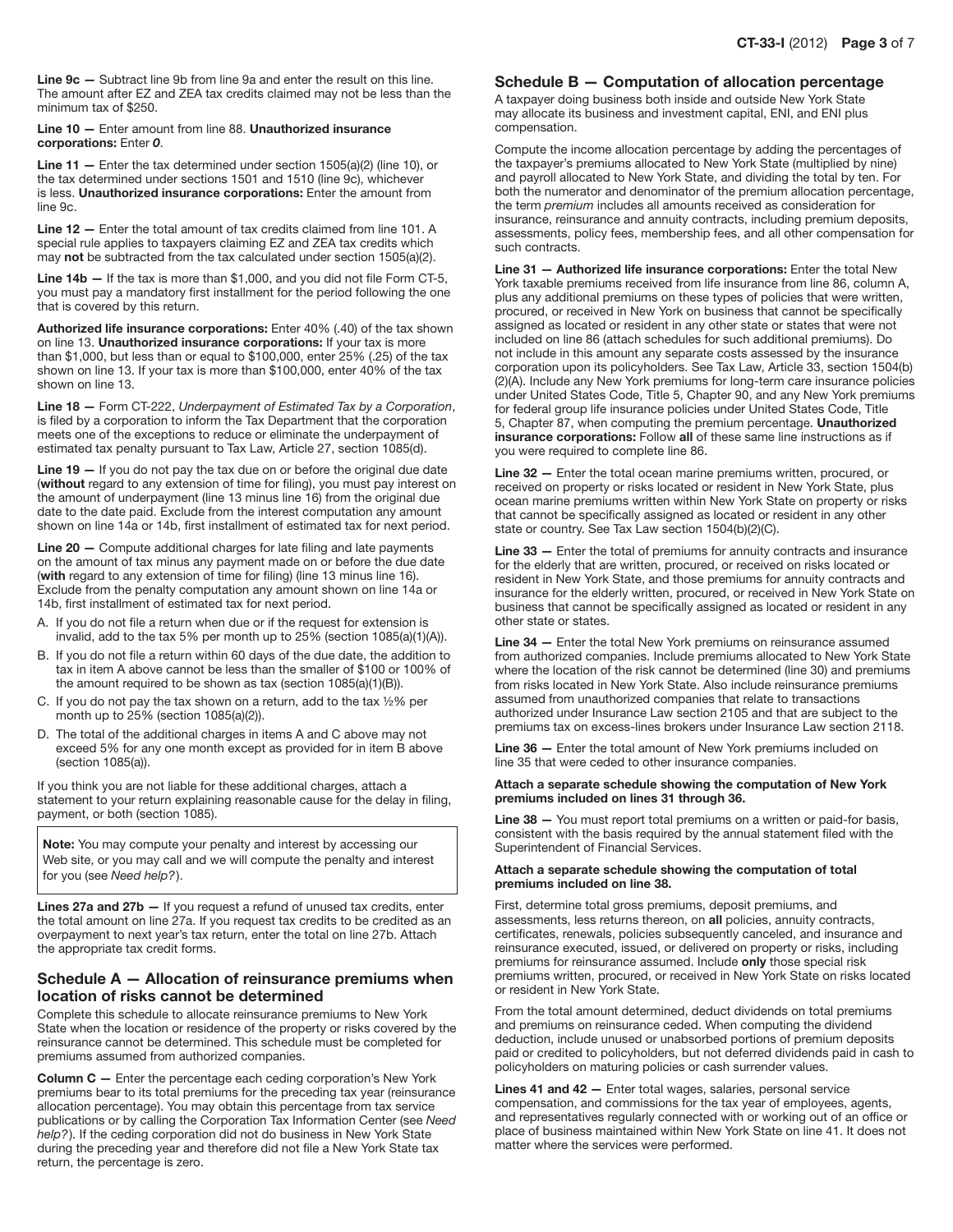## Page 4 of 7 CT-33-I (2012)

Enter total wages, salaries, personal service compensation, and commissions for the tax year of all employees, agents, and representatives on line 42.

Include on both lines any commissions or personal service compensation derived from policies for a long-term care insurance policy under United States Code, Title 5, Chapter 90, and from policies for federal group life insurance under United States Code, Title 5, Chapter 87, when computing the payroll percentage.

#### Attach a separate schedule indicating how you computed the amounts shown on lines 41 and 42 and where these amounts are shown on the federal return.

Line 45 - If the premiums factor is missing from line 39, the income allocation percentage is the payroll factor percentage on line 43. If the payroll factor is missing from line 43, the income allocation percentage is the premium factor percentage on line 39. A factor is missing if both its numerator and denominator are zero. If the numerator is zero and the denominator has a positive figure, the factor has an allocation value of 0% and is included in the computation of the allocation percentage.

## Schedule C — Computation and allocation of subsidiary capital

Subsidiary capital — A *subsidiary* is a corporation of which over 50% of the voting stock is owned by the taxpayer. The term *subsidiary capital* means all investments in the capital stock of subsidiary corporations, plus all indebtedness from subsidiary corporations (other than accounts receivable acquired in the ordinary course of trade or business for services rendered, or for sales of property held primarily for sale to customers). When computing the amount of indebtedness owed to the taxpayer by its subsidiaries, consider each subsidiary separately. Loans and advances from the parent to the subsidiary may be offset by loans and advances from the same subsidiary to the parent, but may not be reduced to less than zero. Loans and advances from a subsidiary to the parent may not offset the parent's investment in the stock of the subsidiary, or offset loans and advances from the parent to any other subsidiary.

This indebtedness, whether or not evidenced by bonds or other written instruments, qualifies as subsidiary capital as long as the subsidiary does not claim and deduct the interest for the purpose of taxation under any Tax Law article.

Column C – Average fair market value — Enter the average fair market value of each item of subsidiary capital listed in column A. The *fair market value* of an asset is the price (without deduction of any encumbrance) at which a willing seller will sell and a willing buyer will buy. The fair market value, on any date, of stocks, bonds, and other securities regularly traded on an exchange or in the over-the-counter market is the mean between the highest and lowest selling prices on that date. Average value is generally computed quarterly if your usual accounting practice permits it. However, you may use a more frequent basis such as monthly, weekly, or daily. If your usual accounting practice does not permit a quarterly or more frequent computation of the average value of assets, you may use a semiannual or annual computation if no distortion of average fair market value results.

Column D – Average value of current liabilities attributable to subsidiary capital - Each item of subsidiary capital must be reduced by any liabilities of the taxpayer (parent) payable by their terms on demand or not more than one year from the date incurred. These liabilities do not include loans or advances outstanding for more than a year, as of any date during the year covered by the return.

Column F – Issuer's allocation percentage — Enter the percentage of the entire capital or the issued capital stock or the gross direct premiums or net income of each issuing corporation allocable to New York State as determined on the corporation's New York State tax return for the preceding tax year. If the issuing corporation did not do business in New York State during the preceding year and therefore did not file a New York State tax return, the percentage is zero. Issuer's allocation percentages are available on the Tax Department's Web site and from many online and printed tax services. You may also obtain up to three issuer's allocation percentages by calling (see *Need help?*).

## Schedule D — Computation and allocation of business and investment capital

Definition of capital — *Total capital* is the average fair market value of all the corporation's assets minus its average current liabilities.

Valuation of capital — *Business and investment capital* is total capital minus subsidiary capital. It does not include assets that are held to

maintain reserves of an insurance corporation as required under New York State Insurance Law sections 1303, 1304, and 1305. In computing business and investment capital, you are normally required to value assets at fair market value. But in valuing real and tangible personal property, you may elect to substitute book values for these assets; that is, the value established and regularly kept on the books of the company. If you make this election you must so indicate on each return. Once you have made the election, it is binding for all subsequent tax years and cannot be changed without prior permission. You must value stocks, bonds, and other securities at fair market value.

Average fair market value — The *fair market value* of an asset is the price (without deduction of any encumbrance) at which a willing seller will sell and a willing buyer will buy. The fair market value, on any date, of stocks, bonds, and other securities regularly traded on an exchange or in the over-the-counter market is the mean between the highest and lowest selling prices on that date. Average value is generally computed quarterly if your usual accounting practice permits it. However, you may use a more frequent basis such as monthly, weekly, or daily. If your usual accounting practice does not permit a quarterly or more frequent computation of the average value of assets, you may use a semiannual or annual computation if no distortion of average fair market value results.

Line 50 — Attach copies of your *Assets Schedule* of the *Annual Statement* reflecting admitted and nonadmitted assets for both the previous tax year and the current tax year.

Line 52 - Current liabilities - Include only liabilities maturing in one year or less from the date originally incurred. Do not include loans or advances outstanding for more than a year as of any date during the year covered by this return, notes payable that are renewed from year to year, or the current portion of a long-term liability. Do not include reserves required under New York State Insurance Law sections 1303, 1304, and 1305. Use the same method of averaging used to determine average fair market value of assets.

Lines 52 and 56 — Attach copies of your *Liabilities, Surplus and Other Funds Schedule* of the *Annual Statement.*

## Schedule E — Computation of adjustment for gains or losses on disposition of property acquired before January 1, 1974

Tax Law, Article 33, section 1503(b)(5) details the adjustments you must make when reporting the gain or loss from sale or exchange of property acquired before January 1, 1974.

**Columns B, D, and F**  $-$  Enter the amounts used in computing federal taxable income (FTI).

Column C — The *fair market price or value* is the price at which a willing seller will sell and a willing buyer will buy.

#### Column E

- If both the amounts entered in columns B and C are less than the amount entered in column D, a New York gain is realized. Enter in column E the difference between column D and the higher of column B or C.
- If both the amounts entered in columns B and C are more than the amount entered in column D, a New York loss is sustained. Enter in column E (use a minus (-) sign) the difference between column D and the lower of column B or C.
- If only one of the amounts entered in column B or C is more than the amount entered in column D, no New York gain is realized. Enter *0* in column E.
- If only one of the amounts entered in column B or C is less than the amount entered in column D, no New York loss is sustained. Enter *0* in column E.

### Schedule G — Computation and allocation of ENI

Line 62 – Enter the amount of life insurance company taxable income (LICTI) (including, in the case of a stock life insurance company, distributions to shareholders from an existing policyholder's surplus account), plus the operations loss deduction included in LICTI as reported to the U.S. Treasury Department for the tax year. Corporations filing federal Form 1120-PC must enter the total of taxable income per Schedule A, plus any NOL included in taxable income as reported to the U.S. Treasury Department for the tax year. Companies having an amount of excess inclusion as a result of having a residual interest in a real estate mortgage investment conduit (REMIC), must properly reflect this income in FTI. Corporations exempt from federal income tax but subject to tax under Article 33 must enter the taxable income which would have been required to be reported to the U.S. Treasury Department.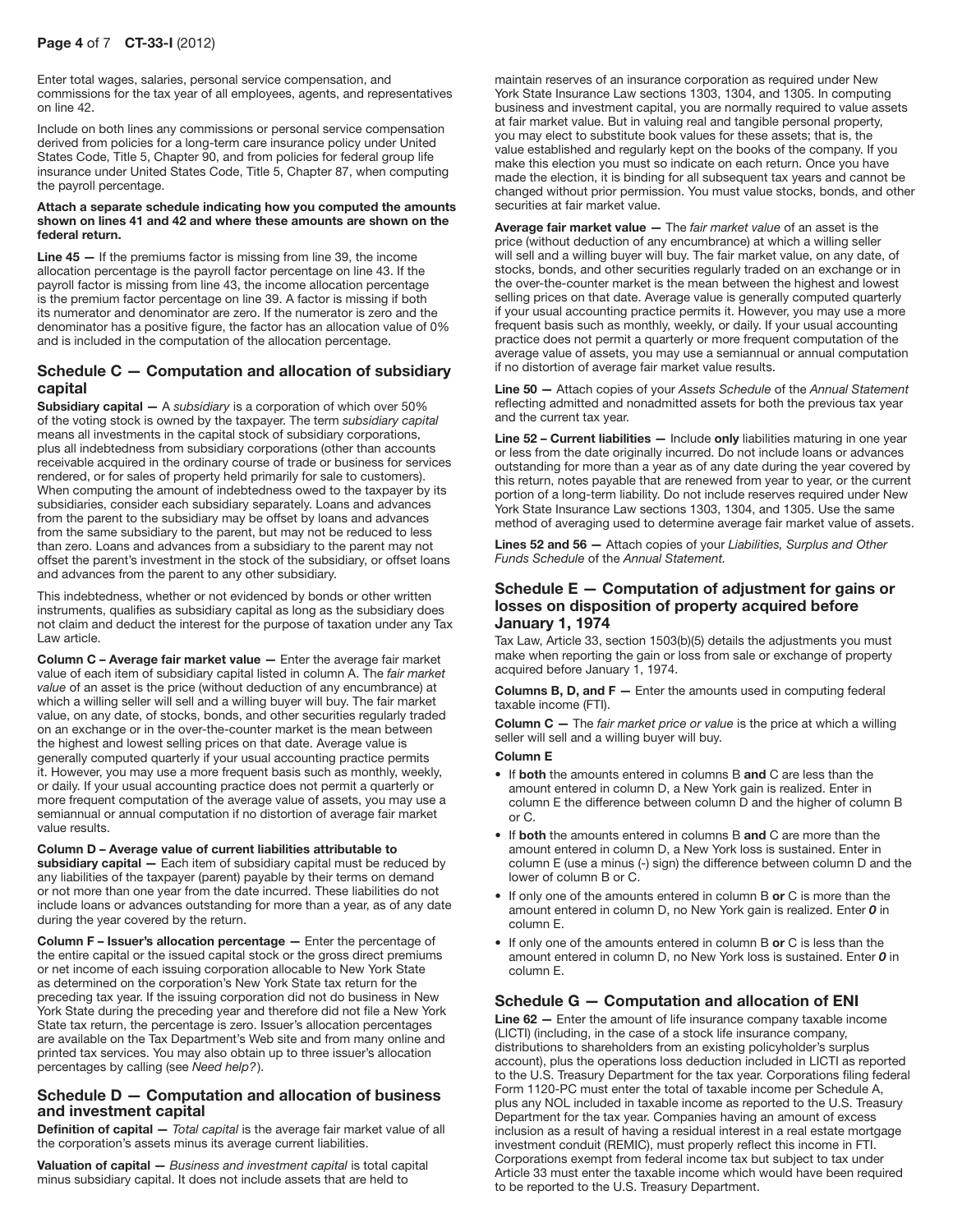#### Additions

Line 64 — Enter all interest and dividend income, received or accrued, that was exempt from federal income tax and not included in line 62, minus interest expense, bond premium amortization, and other ordinary and necessary expenses, paid or incurred, attributable to this income.

Line 65 — Enter interest paid or accrued on indebtedness directly or indirectly owed to any stockholder (including subsidiaries of a corporate stockholder) or members of his or her immediate family that own more than 5% of the issued capital stock of the taxpayer. *Immediate family* includes brothers and sisters of whole or half blood, a spouse, ancestors, and descendants. If no such interest was paid or accrued, enter *0*.

Line 67 - Enter capital losses from sales and exchanges of subsidiary capital, other losses and bad debts, interest expense (direct or indirect), foreign taxes, and any carrying charge attributable to subsidiary capital deducted in computing FTI.

Line 68 — Enter the amount of New York State franchise taxes, including the MTA surcharge, imposed by Article 33 and deducted on your federal return.

Line 69a — Enter any amount claimed as a deduction in computing FTI solely as a result of an election made under the provision of IRC section 168(f)(8) (safe harbor lease, as it was in effect for agreements entered into before January 1, 1984).

Line 69b – Enter any amount you would have been required to include in the computation of FTI had you not made the election permitted by the provisions of IRC section 168(f)(8) (safe harbor lease, as it was in effect for agreements entered into before January 1, 1984).

Line 70 — Use this line if:

- the corporation claims the federal accelerated cost recovery system/modified accelerated cost recovery system (ACRS/MACRS) deduction for property placed in service either in or outside New York State after 1980, in tax periods beginning before 1985; or
- the corporation claims the federal ACRS/MACRS deduction for property placed in service outside New York State in tax periods beginning after 1984, and before tax periods beginning in 1994, and the corporation made the election to continue using the IRC section 167 depreciation modification for the property (see TSB‑M‑99(1)(C), *New York Depreciation Deduction for Property Placed in Service Outside New York State in Tax Years 1985-1993)*; or
- the corporation claims a 30%/50%/100% federal special depreciation deduction under IRC section 168(k) for qualified property (excluding qualified resurgence zone property described in Tax Law, Article 9‑A, section 208.9(q) or qualified New York liberty zone property described in IRC section 1400L(b)(2)) placed in service on or after June 1, 2003, in tax years beginning after December 31, 2002; or
- the corporation disposes this year of either ACRS/MACRS property, or property for which you claimed a 30%/50%/100% federal special depreciation deduction, and the New York depreciation modifications applied to the property in any prior years.

If this line applies, complete Form CT‑399, *Depreciation Adjustment Schedule*. Include from Form CT‑399, line 3, column E, the amount of your federal deduction that must be added back to FTI, or, if you disposed of property this year, use the amount from Form CT‑399, line 10, column A.

#### Line 71 — Other additions:

IRC section 199 deduction — Enter in the first entry box the amount of the deduction for domestic production activities from your federal return that is required to be added back under Tax Law section 1503(b)(2)(u).

If you have any of the following other additions to FTI, add the amount from the first entry box to the total amount of those additions and enter the result. Attach a separate sheet listing the other additions.

- A-1 The portion of the special additional mortgage recording tax claimed as a credit that was claimed as a deduction in arriving at FTI. The gain or loss on the sale of real property on which the special additional mortgage recording tax credit was claimed must be increased in the case of a gain, or decreased in the case of a loss, when any portion of the credit was also used in the basis for computing the federal gain.
- A-2 Qualified emerging technology investments (QETI) If you elected to defer the gain from the sale of QETI, then you must add to FTI the amount previously deferred when the reinvestment in the New York qualified emerging technology company which qualified you for that deferral is sold. See subtraction S-3 under line 79.
- A-3 Include the amount deducted from federal gross income on federal Form 1120-PC as a result of IRC section 847(1).
- A-4 Include the amount of unearned premiums on outstanding business at the end of the preceding tax year excluded from premiums earned as a result of IRC sections 832(b)(4)(B), 832(b)(7)(B)(i), and 832(b)(8)(A)(i).
- A-5 Include the difference between the amount of discounted unpaid losses at the end of the preceding tax year used in the computation of losses incurred as a result of IRC section 832(b)(5)(A), and the amount of unpaid losses at the end of the preceding tax year that would have been used in such computation if such losses were not discounted for federal income tax purposes. Provide a copy of the loss reserves discount summary schedule used to compute discounted unpaid losses from federal Form 1120-PC and a copy of Schedule P, *Analysis of Losses and Loss Expenses, Part 1, Summary*, from the prior year's *Annual Statement.*
- A-6 Amount of related member royalty payment required to be added back pursuant to Tax Law section 1503(b)(14).
- A-7 If you are claiming an environmental remediation insurance credit. you must include on this line the amount of premiums paid for environmental remediation insurance and deducted in determining FTI, to the extent of the amount of the credit allowed under Tax Law, Article 1, section 23 and Article 33, section 1511(w).
- A-8 Include the amount of any Article 23 tax that was deducted on your federal return.

#### Subtractions

Line 73 — Enter interest and dividend income from subsidiary capital and capital gains from sales and exchanges of subsidiary capital. The interest, dividends, and capital gains amount used to calculate the deduction cannot exceed the amount used to compute FTI.

Line 74 — A life insurance company may enter only 50% of the company's share (IRC section 812(a)(1)) of all such dividend income.

Line 75 – Enter any income or gain from installment sales of real or personal property made before January 1, 1974, that was used to compute FTI.

Line 76 — Enter New York State operations losses or NOLs. Attach a separate schedule showing the details of the application of the federal and New York State losses.

In determining the operations loss or NOL of any given year, the following rules apply:

- Federal operations losses (IRC section 810) or NOLs (IRC section 172) must be adjusted in accordance with Article 33 section 1503(b).
- The operations losses incurred may be carried back as set forth in RC section 810.
- • For NOLs incurred, refer to IRC section 172 for carryback and carryforward periods.
- If you have elected for federal purposes to relinguish the carry back of an operations loss or NOL, you may not carry back an operations loss or NOL for state purposes, and you must submit a copy of your federal election.
- The New York State operations loss deduction or NOL deduction for any particular year is limited to the federal operations loss deduction (IRC section 810) or NOL deduction (IRC section 172) for that year.
- No deduction is allowed for an operations loss or NOL sustained during any year in which the corporation was not subject to tax under Article 33.

Line 77a - Enter any amount included in federal income solely as a result of an election made under the provisions of IRC section 168(f)(8) (safe harbor lease, as it was in effect for agreements entered into before January 1, 1984).

Line 77b — Enter any amount that you could have deducted from FTI had you not made an election under IRC section 168(f)(8) (safe harbor lease, as it was in effect for agreements entered into before January 1, 1984). For additional information on safe harbor leases, see TSB-M-82(15)C, *1982 Legislation - Safe Harbor Leases*.

Line 78 — In place of the disallowed deduction entered on line 70, a New York State depreciation deduction is allowed under Article 33 sections 1503(b)(10), 1503(b)(14), 1503(b)(15), and 1503(b)(16). For additional information, see Form CT-399-I, *Instructions for Form CT-399.*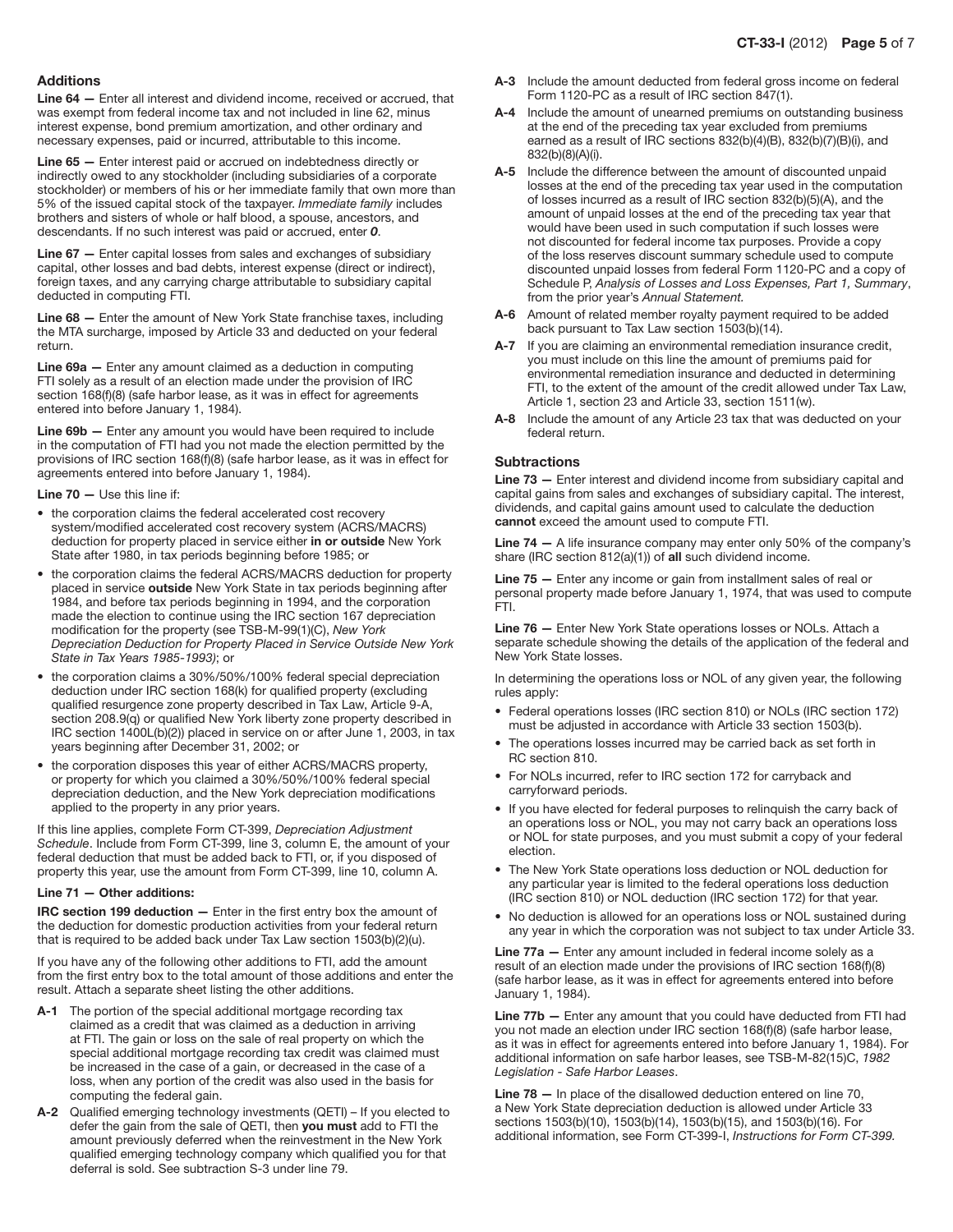## Page 6 of 7 CT-33-I (2012)

#### Use this line if:

- the corporation claims the federal ACRS/MACRS deduction for property placed in service either in or outside New York State after 1980, in tax periods beginning before 1985; or
- the corporation claims the federal ACRS/MACRS deduction for property placed in service outside New York State in tax periods beginning after 1984, and before tax periods beginning in 1994, and the corporation made the election to continue using the IRC section 167 depreciation modification for the property (see TSB-M-99(1)(C)); or
- the corporation claims a 30%/50%/100% federal special depreciation deduction under IRC section 168(k) for qualified property (excluding qualified resurgence zone property described in Tax Law, Article 9-A, section 208.9(q) or qualified New York liberty zone property described in IRC section 1400L(b)(2)) placed in service on or after June 1, 2003, in tax years beginning after December 31, 2002; or
- the corporation disposes this year of either ACRS/MACRS property, or property for which you claimed a 30%/50%/100% federal special depreciation deduction and the New York depreciation modifications applied to the property in any prior years.

If this line applies, complete Form CT‑399. Include the amount from Form CT-399, line 3, column I, or, if you disposed of property this year, use the amount from Form CT‑399, line 10, column B.

#### Line 79 — Other subtractions:

- S-1 Include the amount of wages disallowed under IRC section 280C in the computation of your FTI because you claimed a federal credit. Attach a copy of the appropriate federal credit form.
- S-2 Interest deductions under section 1503(b)(3) to the extent not deducted on line 64.
- S-3 You may defer the gain on the sale of QETI that is held for more than 36 months and rolled over into the purchase of a QETI within 365 days. You must purchase the replacement QETI within the 365-day period beginning on the date of sale. Gain is not deferred and must be recognized to the extent that the amount realized on the sale of the original QETI exceeds the cost of a replacement QETI. The gain deferral applies to any QETI sold on or after March 12, 1998, that meets the holding-period criteria. You must add back the gain deferred in the year the replacement QETI is sold.

 If you elect the gain deferral, deduct from FTI the amount of the gain deferral (to the extent the gain is included in FTI). If purchase of the replacement QETI within the 365‑day period occurs in the same tax year as the sale of the original QETI, or in the following tax year and before the date the corporation's franchise tax return is filed, take the deduction on that return. If purchase of the replacement QETI within the 365‑day period occurs in the following tax year and on or after the date the corporation's franchise tax return is filed, you must file an amended return to claim the deduction. For more information, see TSB‑M‑98(7)C, *1998 Summary of Corporation Tax Legislative Changes,* pages 5 and 6.

- S-4 Victims or targets of Nazi persecution: Include the amount received (including accumulated interest) from an eligible settlement fund, or from an eligible grantor trust established for the benefit of these victims or targets, if included in your FTI. Do not include amounts received from assets acquired with such assets or with the proceeds from the sale of such assets (Tax Law, Article 1, section 13).
- S-5 Include the amount included in federal gross income as a result of IRC sections 847(5) and 847(6).
- S-6 Include the amount of unearned premiums on outstanding business at the end of the tax year included in premiums earned as a result of IRC sections 832(b)(4)(B), 832(b)(7)(B)(i) and 832(b)(8)(A)(i).
- S-7 Include the difference between the amount of discounted unpaid losses at the end of the tax year used in the computation of losses incurred as a result of IRC section 832(b)(5)(A), and the amount of unpaid losses at the end of the tax year that would have been used in such computation if such losses were not discounted for federal income tax purposes. Provide a copy of the loss reserves discount summary schedule used to compute discounted unpaid losses from federal Form 1120-PC, and a copy of *Schedule P, Analysis of Losses and Loss Adjustment Expenses, Part 1, Summary,* from the current year's *Annual Statement.*
- S-8 Include the amount by which losses incurred were reduced as a result of IRC section 832(b)(5)(B).
- S-9 Amount of related member royalty payment required to be subtracted pursuant to Tax Law section 1503(b)(14).
- S-10 Include the amount of any refund or credit of tax imposed under New York State Tax Law Article 23 or 33 that was properly included as income for federal income tax purposes, for which no exclusion or deduction was allowed in determining the taxpayer's ENI for any prior year.
- S-11 Enter in the first entry box the amount of refund of the qualified empire zone enterprise (QEZE) credit for real property taxes that is included in your LICTI or FTI and is being included on line 79.

## Schedule H — Computation of premiums

An unauthorized insurance corporation is not subject to the additional premiums tax under section 1510 or the limitations under section 1505, and does not complete Schedule H.

An authorized life insurance corporation subject to Tax Law Article 33 is subject to the additional premiums tax under section 1510, the limitation on tax under section 1505(a)(2) and the floor limitation on tax under section 1505(b). For more information on the floor limitation on tax, see TSB-M-03(9)C, *Summary of Insurance Corporation Tax Legislative Changes Enacted in 2003*.

Use Schedule H to compute premiums due under sections 1510, 1505(a)(2), and 1505(b) and transfer them to the appropriate boxes on lines 6, 8, and 10. Report direct premiums on a written or paid-for basis, consistent with the basis required by the annual statement filed with the Superintendent of Financial Services. For purposes of computing Schedule H, the term *premium* includes all amounts received as consideration for insurance or reinsurance contracts, or contracts with HMOs for health services (except annuity contracts), including premium deposits, assessments, policy fees, membership fees, any separate costs by carriers assessed upon their policyholders, and all other consideration for such contracts.

*Taxable premiums* include gross direct premiums minus return premiums, reinsurance premiums, and dividends paid or credited.

Gross direct premiums — Include total gross premiums, deposit premiums and assessments, less returns thereon, on all policies, certificates, renewals, policies subsequently canceled, insurance and reinsurance executed, issued, or delivered on property or risks located or resident in New York State, and premiums written, procured, or received in New York State on business that cannot be specifically allocated or apportioned and reported as taxable premiums or which have not been used as a measure of a tax on business of any other state or states. Also include special risk premiums written, procured, or received in New York State on risks located or resident in New York State. When computing taxable premiums in column A, do not include premiums on annuity contracts, ocean marine insurance, and policies issued under Insurance Law section 4236. Also exempt from the tax on premiums are premiums on risks located outside the United States which were written, procured, or received in New York State, except for insurance written by foreign and alien title insurance corporations and accident and health insurance.

Note: Gross direct premiums do not include any premiums that New York State cannot tax according to federal law (including premiums received for a long-term care insurance policy under United States Code, Title 5, Chapter 90, and any premiums for federal group life insurance under United States Code, Title 5, Chapter 87).

Line 87 - Life insurance corporations that received more than 95% of their premiums from annuity contracts, ocean marine insurance, and policies issued under Insurance Law section 4236, enter only the New York portion of the amount of such premiums that exceeds 95% of all premiums received, if applicable. Life insurance corporations receiving 95% or less of their premiums from annuity contracts, ocean marine insurance, and policies issued under Insurance Law section 4236, enter *0* on line 87.

#### Deductions from gross direct premiums

- Reinsurance premiums When computing gross direct premiums, you may deduct (1) reinsurance premiums, minus return premiums, that have been received by way of reinsurance from corporations or other insurers authorized to transact business in this state, and (2) reinsurance premiums assumed from unauthorized companies that relate to transactions authorized under Insurance Law section 2105 and that are subject to the premiums tax on excess-lines brokers under Insurance Law section 2118.
- Dividends paid or credited You may deduct dividends on direct premiums and unused or unabsorbed portions of premium deposits paid or credited to policyholders. This deduction does not include deferred dividends paid in cash to policyholders on maturing policies or cash surrender values.